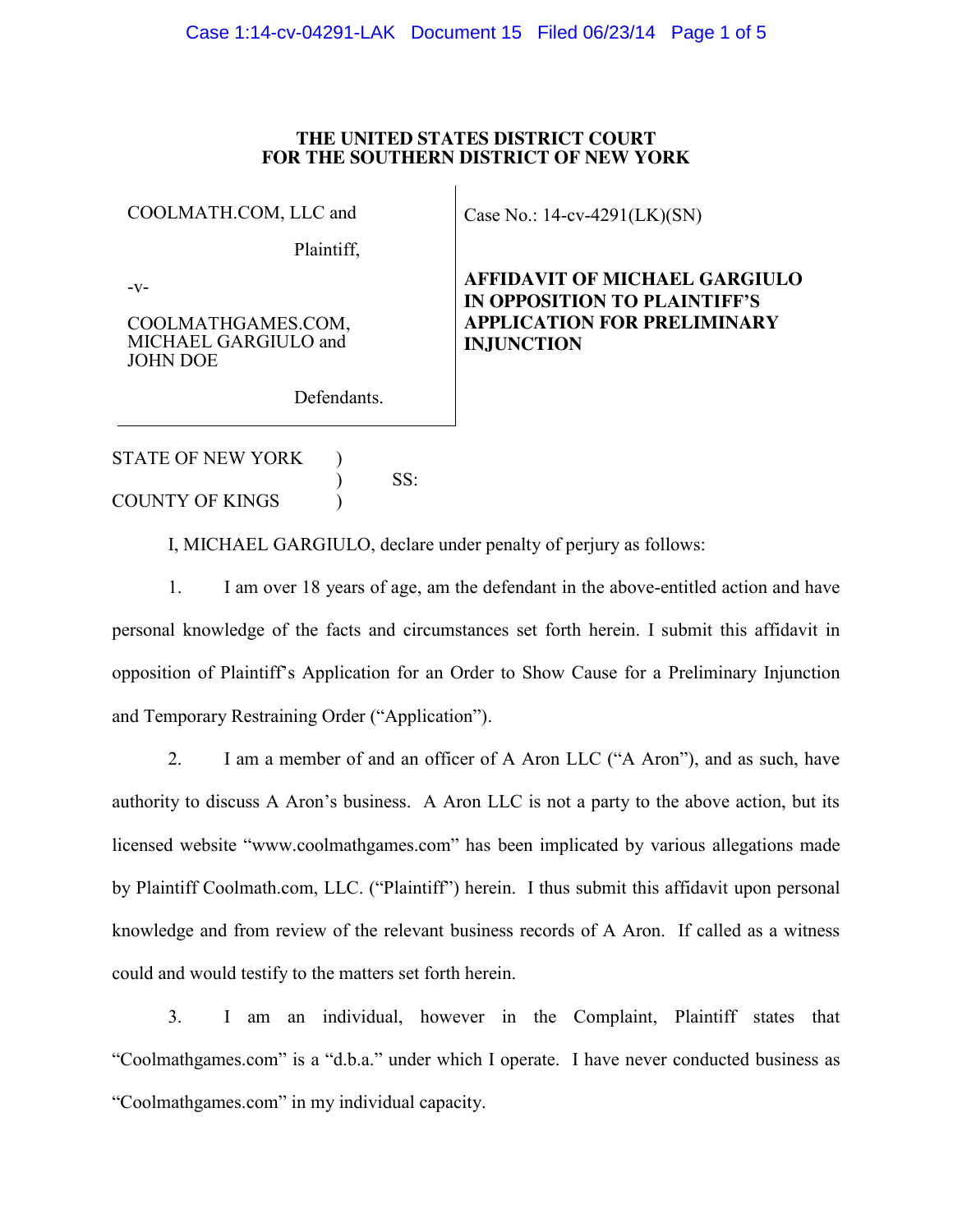## Case 1:14-cv-04291-LAK Document 15 Filed 06/23/14 Page 2 of 5

4. A separate and distinct business entity, A Aron LLC, conducts some of its business via operation of the website located at the domain name <coolmathgames.com>. A Aron is a limited liability company formed under the laws of the State of Nevada with its principal place of business at 378 Aldrige Ave., Scottdale, GA 30079.

5. I have never conducted any business activities in the State of New York.

6. I have never received any income or revenue from business activities in New York, from interstate or international commerce involving New York.

7. I have always exclusively been a domiciliary and citizen of the State of Georgia.

8. I have never resided in New York.

9. I have never and currently do not own or lease any real or personal property located in New York, in my individual or any other capacity.

10. I have never and currently do not have any bank or investment accounts of any type in New York in my individual or any other capacity.

11. I have never bought or sold and currently do not buy or sell any assets in New York in my individual or any other capacity.

12. I have never employed and currently do not employ anyone in New York in my individual or any other capacity, other than the attorneys that temporarily represent me in relation to the instant proceeding.

13. I have never been and am currently not an owner or officer of any business that is registered in New York.

14. I have never been and am currently not a controlling shareholder of any corporation that is registered in New York.

15. I have never instituted any legal action in New York.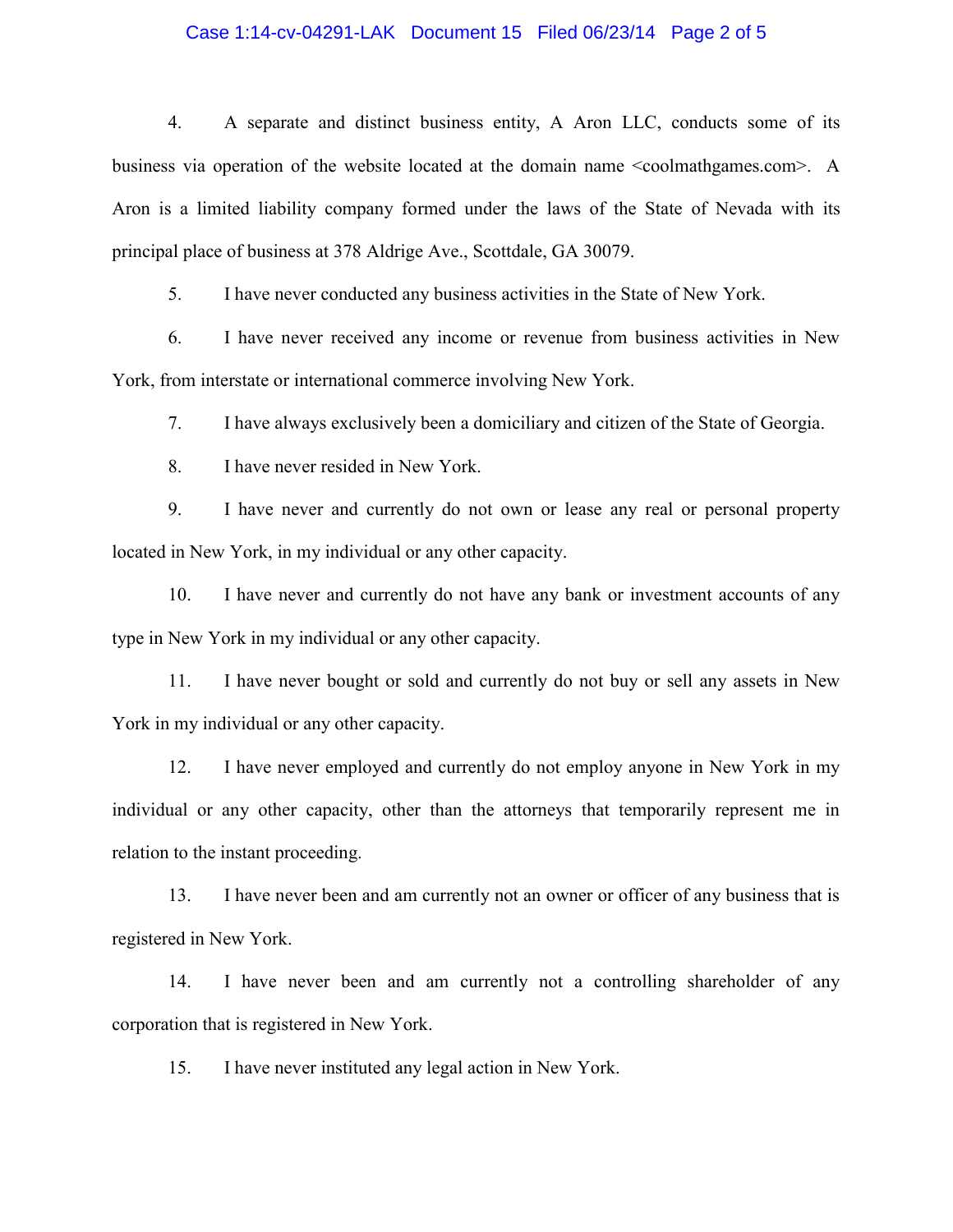## Case 1:14-cv-04291-LAK Document 15 Filed 06/23/14 Page 3 of 5

16. I have never in my individual or any other capacity made any contribution or donation to any charitable or non-profit organization(s) in New York.

17. I have never in my individual capacity or any other capacity had any mailing address in New York.

18. I have engaged in any activity that would subject me to the protection of the laws of the State of New York.

19. While I am a member of A Aron, I do not have authority or a license to independently operate A Aron's business, including but not limited to operating the website at <coolmathgames.com>, in my individual capacity. All operations of <coolmathgames.com> are conducted by A Aron.

20. On or about January 15, 2014, A Aron entered into a Domain Rental Agreement with Vertical Axis, Inc., the owner of the domain name <coolmathgames.com>, to license the right to use the Subject Domain for the operation of a website thereon.

21. According to publically available whois records, Vertical Axis registered <coolmathgames.com> in 2001, long before Plaintiff registered the <CoolMath-Games.com> domain name and before Plaintiff owned a trademark registration for any of its alleged marks.

22. It is my understanding that the Subject Domain has been in use in connection with the marketing and promotion of math-oriented flash games for roughly 13 years.

23. I, Michael Gargiulo, neither own the Subject Domain nor operate <coolmathgames.com> in my individual capacity or via any right conferred to A Aron in the Domain Rental Agreement.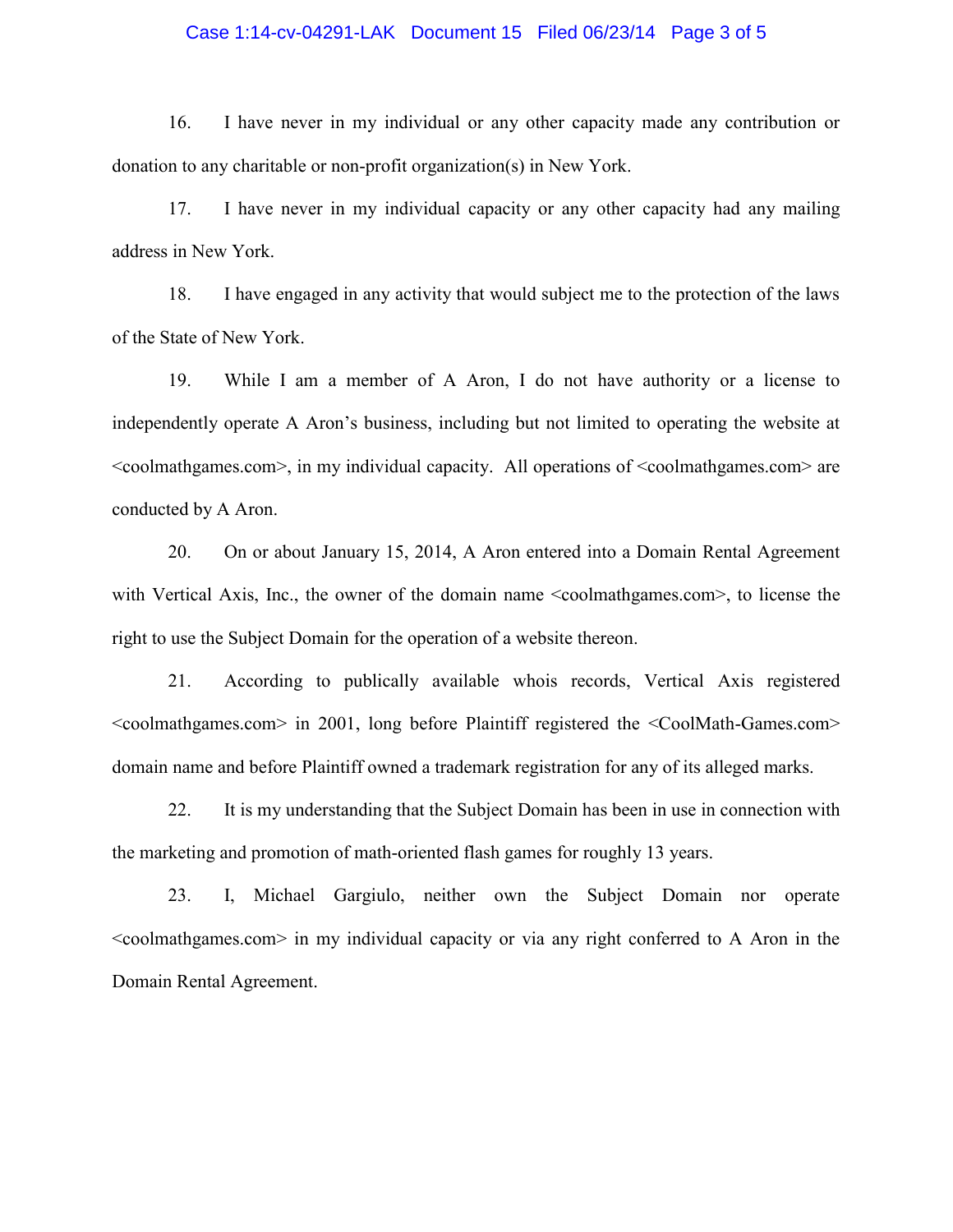## Case 1:14-cv-04291-LAK Document 15 Filed 06/23/14 Page 4 of 5

24. A Aron LLC relied on Vertical Axis's prior registration and use of the domain name and Plaintiff's silence and failure to act for roughly 13 years, in licensing the Subject Domain for use in connection with "cool math games."

25. The website at the Subject Domain features flash games, a generic term for web browser-based graphic games played using the Flash or Java plugin on a webpage.

26. Thousands of websites, including the one operated by A Aron at the Subject Domain, offer math based flash games and use the terms "cool math" and "cool math games."

27. As a result, A Aron entered into the license agreement and operation of the website in a very crowded field of flash game websites offering, "cool math games."

28. A Aron did not copy any images, content or design from Plaintiff.

29. In choosing the general color scheme for the layout of the website, A Aron evaluated a number of different logos and colors that would be appealing to visitors. Major companies such as Google, Microsoft, eBay, Apple, Toys'R'Us, Circo, Stride Rite, CNBC, and General Mills currently use or have used multi-color logo and logotypes. The color scheme that A Aron employed on the site includes five of the top 7 colors used in logo designs of the world's top brands. A Aaron believed that these colors were commonly used and available for use, but is willing to change the look and feel of the site, and post disclaimers to alleviate any possible confusion.

- 30. A Aron was incorporated in the State of Nevada in 2013.
- 31. A Aron maintains its principal place of business in the State of Georgia.
- 32. A Aron does not maintain any bank account in the State of New York.
- 33. A Aron does not solicit customers in the State of New York.
- 34. A Aron has conducted and will continue to conduct periodic member meetings.